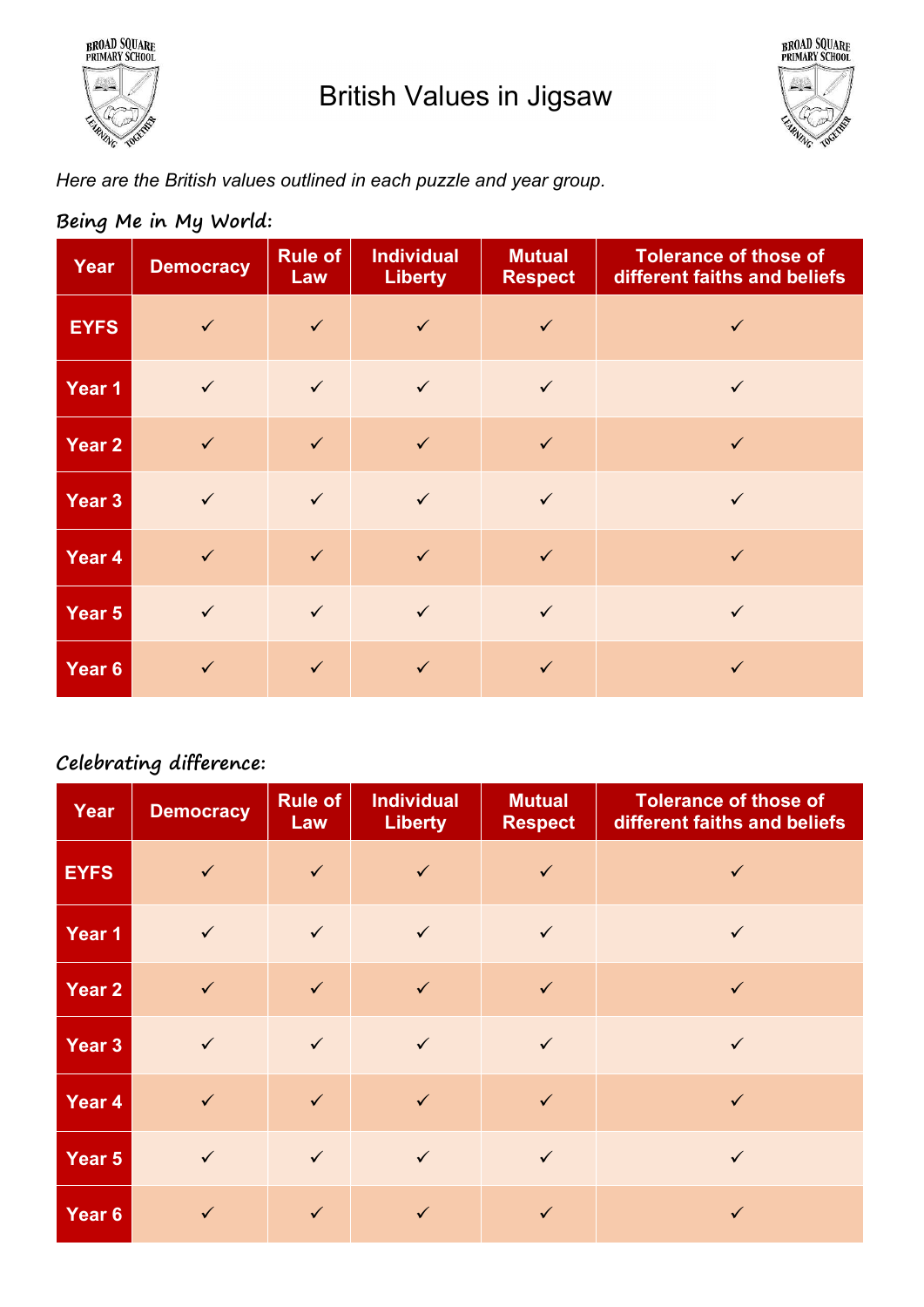

# British Values in Jigsaw



# Dreams and Goals:

| Year              | <b>Democracy</b> | <b>Rule of</b><br>Law | <b>Individual</b><br><b>Liberty</b> | <b>Mutual</b><br><b>Respect</b> | <b>Tolerance of those of</b><br>different faiths and beliefs |
|-------------------|------------------|-----------------------|-------------------------------------|---------------------------------|--------------------------------------------------------------|
| <b>EYFS</b>       | $\checkmark$     |                       | $\checkmark$                        | $\checkmark$                    | $\checkmark$                                                 |
| Year 1            | $\checkmark$     |                       | $\checkmark$                        | $\checkmark$                    | $\checkmark$                                                 |
| Year 2            | $\checkmark$     | $\sqrt{ }$            | $\checkmark$                        | $\checkmark$                    | $\checkmark$                                                 |
| Year 3            |                  |                       | $\checkmark$                        | $\checkmark$                    | $\checkmark$                                                 |
| Year 4            | $\checkmark$     |                       | $\checkmark$                        | $\checkmark$                    | $\checkmark$                                                 |
| Year 5            | $\checkmark$     | $\sqrt{ }$            | $\checkmark$                        | $\checkmark$                    | $\checkmark$                                                 |
| Year <sub>6</sub> | $\checkmark$     |                       | $\checkmark$                        | $\checkmark$                    | $\checkmark$                                                 |

#### Healthy me:

| Year              | <b>Democracy</b> | <b>Rule of</b><br><b>Law</b> | <b>Individual</b><br><b>Liberty</b> | <b>Mutual</b><br><b>Respect</b> | <b>Tolerance of those of</b><br>different faiths and beliefs |
|-------------------|------------------|------------------------------|-------------------------------------|---------------------------------|--------------------------------------------------------------|
| <b>EYFS</b>       |                  | $\checkmark$                 | $\checkmark$                        | $\checkmark$                    | $\checkmark$                                                 |
| Year <sub>1</sub> |                  | $\checkmark$                 | $\checkmark$                        | $\checkmark$                    |                                                              |
| Year 2            |                  | $\checkmark$                 | $\checkmark$                        | $\checkmark$                    |                                                              |
| Year <sub>3</sub> |                  | $\checkmark$                 | $\checkmark$                        | $\checkmark$                    | $\checkmark$                                                 |
| Year 4            | $\sqrt{2}$       | $\checkmark$                 | $\checkmark$                        | $\checkmark$                    | $\checkmark$                                                 |
| Year 5            | $\checkmark$     | $\checkmark$                 | $\checkmark$                        | $\checkmark$                    | $\checkmark$                                                 |
| Year 6            |                  | $\checkmark$                 | $\checkmark$                        | $\checkmark$                    | $\checkmark$                                                 |